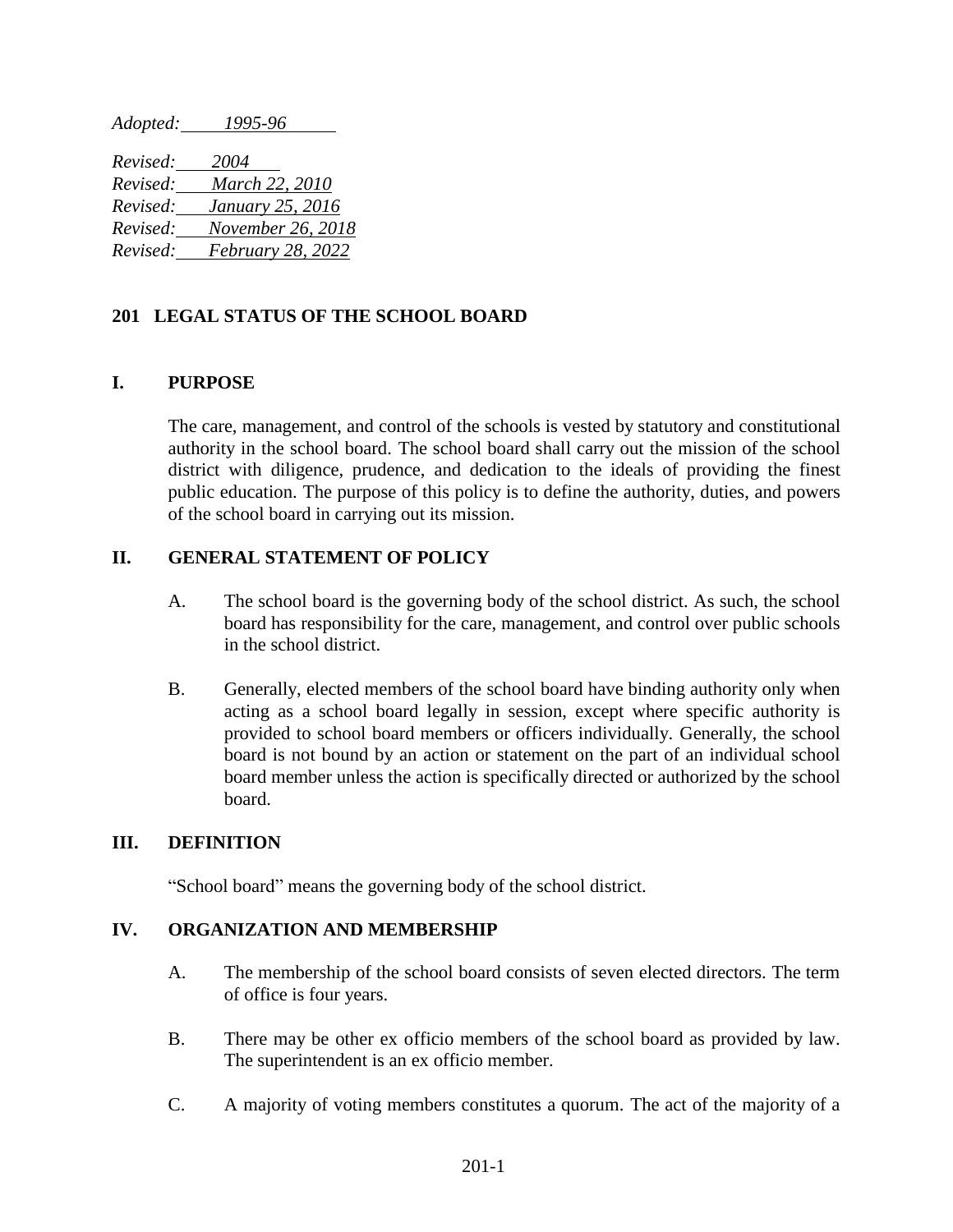quorum is the act of the school board.

# **V. POWERS AND DUTIES**

- A. The school board has powers and duties specified by statute. The school board's authority includes implied powers in addition to specific powers granted by the legislature.
- B. The school board exercises administrative functions. It also has certain powers of a legislative character and other powers of a quasi-judicial character.
- C. The school board shall superintend and manage the schools of the school district; adopt rules for their organization, government, and instruction; prescribe textbooks and courses of study; and make and authorize contracts.
- D. The school board shall have the general charge of the business of the school district, its facilities and property, and of the interest of the schools.
- E. The school board, among other duties, shall perform the following in accordance with applicable law:
	- 1. provide by levy of tax, necessary funds for the conduct of schools, the payment of indebtedness, and all proper expenses of the school district;
	- 2. conduct the business of the schools and pay indebtedness and proper expenses;
	- 3. employ and contract with necessary qualified teachers and discharge the same for cause;
	- 4. provide services to promote the health of its pupils;
	- 5. provide school buildings and erect needed buildings;
	- 6. purchase, sell, and exchange school district property and equipment as deemed necessary by the school board for school purposes;
	- 7. provide for payment of claims against the school district, and prosecute and defend actions by or against the school district, in all proper cases;
	- 8. employ and discharge necessary employees and contract for other services;
	- 9. provide for transportation of pupils to and from school, as governed by statute; and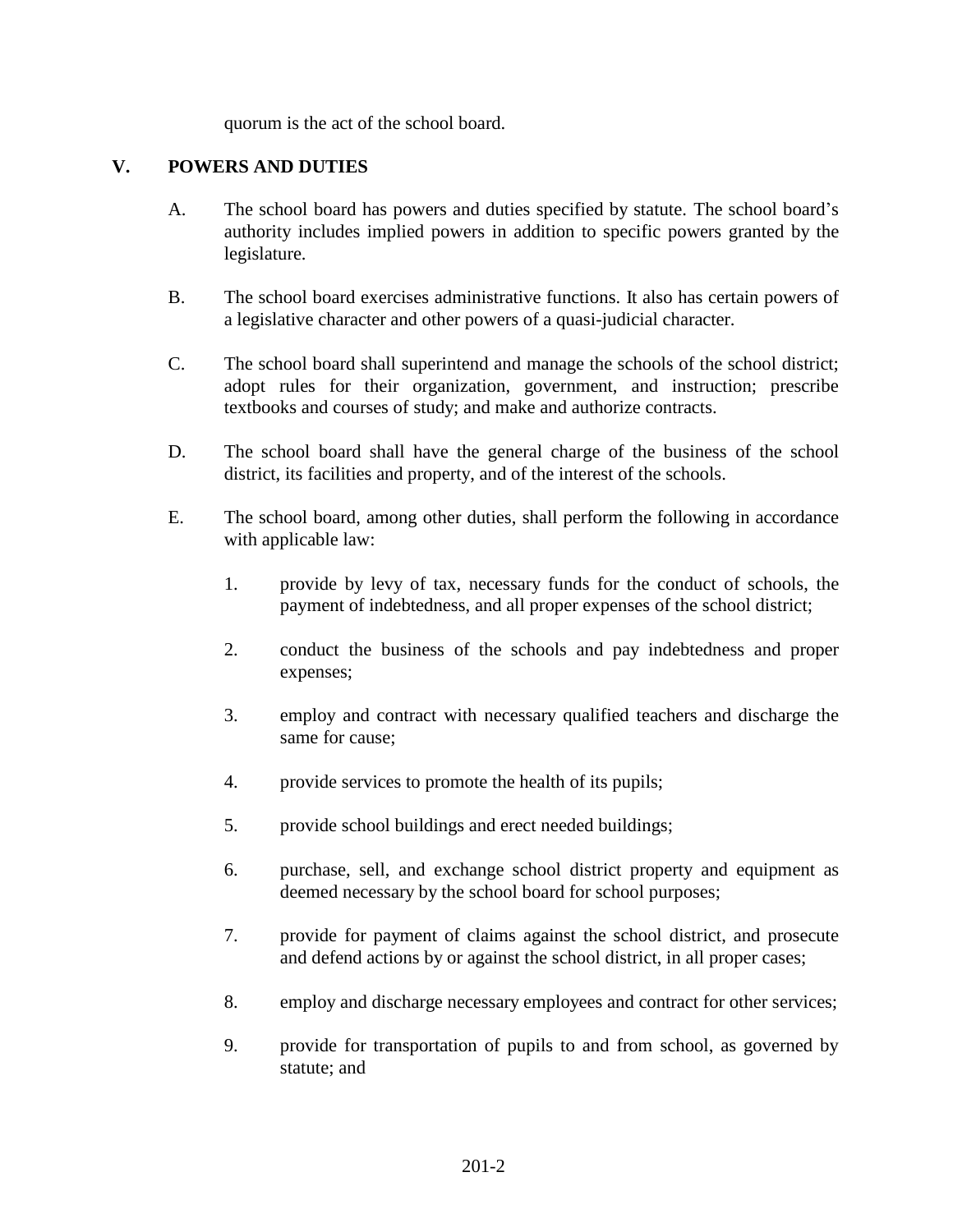- 10. procure insurance against liability of the school district, its officers and employees.
- F. The school board, at its discretion, may perform the following:
	- 1. provide library facilities, public evening schools, adult and continuing education programs, summer school programs, and intersession classes of flexible school year programs;
	- 2. furnish school lunches for pupils and teachers on such terms as the school board determines;
	- 3. enter into agreements with one or more other independent school districts to provide for agreed upon educational services;
	- 4. lease rooms or buildings for school purposes;
	- 5. authorize the use of school facilities for community purposes that will not interfere with their use for school purposes;
	- 6. authorize co-curricular and extracurricular activities;
	- 7. receive, for the benefit of the school district, bequests, donations, or gifts for any proper purpose; and
	- 8. perform other acts as the school board shall deem to be reasonably necessary or required for the governance of the schools.

| <b>Legal References:</b> | Minn. Stat. § 123A.22 (Cooperative Centers)                                       |
|--------------------------|-----------------------------------------------------------------------------------|
|                          | Minn. Stat. § 123B.02 (General Powers)                                            |
|                          | Minn. Stat. § 123B.09 (School Board Powers)                                       |
|                          | Minn. Stat. § 123B.14 (School District Officers)                                  |
|                          | Minn. Stat. § 123B.23 (Liability Insurance)                                       |
|                          | Minn. Stat. § 123B.49 (Co-curricular and Extracurricular Activities;              |
|                          | Insurance)                                                                        |
|                          | Minn. Stat. § 123B.51 (Schoolhouses and Sites; Access for Noncurricular           |
|                          | Purposes)                                                                         |
|                          | Minn. Stat. § 123B.85 (Definition)                                                |
|                          | Jensen v. Indep. Consol. Sch. Dist. No. 85, 160 Minn. 233, 199 N.W. 911<br>(1924) |
| <b>Cross References:</b> | MSBA Model Policy 101 (Legal Status of the School District)                       |
|                          | MSBA Model Policy 202 (School Board Officers)                                     |
|                          | MSBA Model Policy 203 (Operation of the School Board -                            |
|                          | Governing Rules)                                                                  |
|                          | MSBA Model Policy 205 (Open Meetings and Closed Meetings)                         |